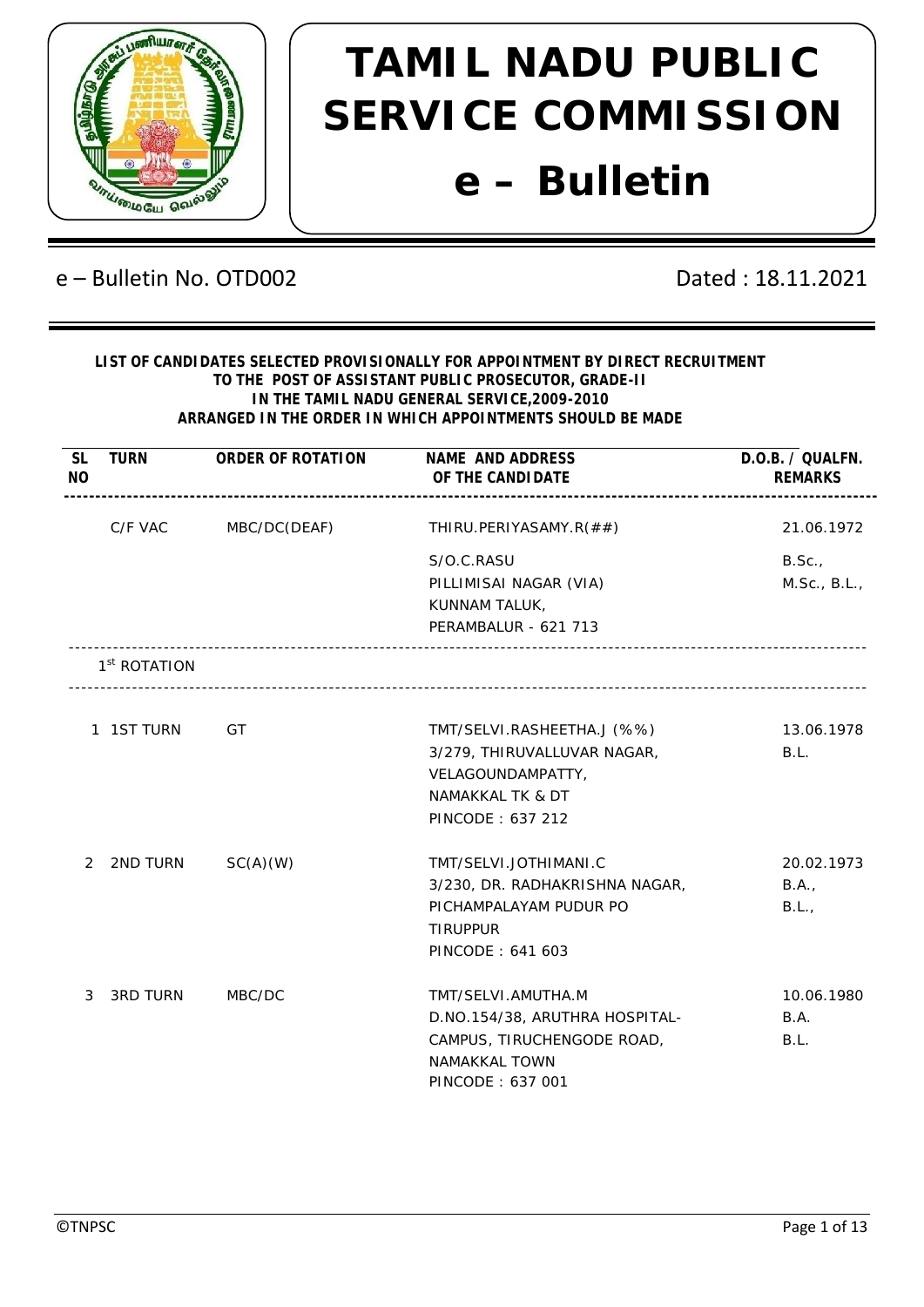|                 | Tamil Nadu Public Service Commission e - Bulletin No. OTD002 |                   | Dated 18 <sup>th</sup> November 2021 |                                    |
|-----------------|--------------------------------------------------------------|-------------------|--------------------------------------|------------------------------------|
| SL<br><b>NO</b> | TURN                                                         | ORDER OF ROTATION | NAME & ADDRESS<br>OF THE CANDI DATE  | D.O.B. / QUALFN.<br><b>REMARKS</b> |
|                 | 1 <sup>ST</sup> ROTATION                                     |                   |                                      |                                    |
|                 | 4 4TH TURN                                                   | BC(OBCM)          | TMT/SELVI.PRIYA.B                    | 02.02.1980                         |
|                 |                                                              |                   | 147, S.P.B COLONY,                   | B.Sc., B.L.,                       |
|                 |                                                              |                   | TIRUCHENGODE ROAD,                   | M.L.,                              |
|                 |                                                              |                   | ERODE- 638 010                       |                                    |
| 5               | 5TH TURN                                                     | GT(W)             | TMT/SELVI.JENCY.S (@)                | 06.06.1981                         |
|                 |                                                              |                   | 1/123, CSI CHURCH ST,                | B.L.,                              |
|                 |                                                              |                   | PALAVOOR,                            | M.L.                               |
|                 |                                                              |                   | TIRUNELVELI DT                       |                                    |
|                 |                                                              |                   | PINCODE: 627 114                     |                                    |
| 6               | <b>6TH TURN</b>                                              | <b>SC</b>         | THIRU.SIVASUBRAMANIAN.S(#)           | 04.05.1979                         |
|                 |                                                              |                   | 489/428-B/4, IST TAHOOR ST,          | B.COM.                             |
|                 |                                                              |                   | TAHSILDAR NAGAR,                     | B.L.                               |
|                 |                                                              |                   | <b>MADURAI</b>                       |                                    |
|                 |                                                              |                   | PINCODE: 625 020                     |                                    |
| 7               | 7TH TURN                                                     | MBC/DC(W)         | TMT/SELVI.VETRISELVI.K               | 05.06.1971                         |
|                 |                                                              |                   | 46A, DAMALWAR ST,                    | B.A.,                              |
|                 |                                                              |                   | <b>BIG KANCHIPURAM,</b>              | B.L.,                              |
|                 |                                                              |                   | KANCHIPURAM DT                       |                                    |
|                 |                                                              |                   | PINCODE: 631 502                     |                                    |
| 8               | 8TH TURN                                                     | BC(OBCM)(W)       | TMT/SELVI.SASIREKA.S                 | 27.01.1976                         |
|                 |                                                              |                   | 74A, SENIYAR ST,                     | B.A.,                              |
|                 |                                                              |                   | VALANGAIMAN,                         | B.L.,                              |
|                 |                                                              |                   | TIRUVARUR DT                         |                                    |
|                 |                                                              |                   | PINCODE: 612 804                     |                                    |
| 9               | 9TH TURN                                                     | GT                | THIRU.PREM ANAND.R (@)               | 30.01.1980                         |
|                 |                                                              |                   | 27, DEVAR COLONY,                    | B.L.                               |
|                 |                                                              |                   | THIRUVANAIKOIL                       |                                    |
|                 |                                                              |                   | TIRUCHIRAPALLI                       |                                    |
|                 |                                                              |                   | PINCODE: 620 005                     |                                    |
|                 |                                                              |                   |                                      |                                    |
| 10              | 10TH TURN                                                    | BC(OBCM)          | THIRU. SURESH KUMAR S                | 19.12.1975                         |
|                 |                                                              |                   | P.NO.42, IIND CROSS,                 | B.A.                               |
|                 |                                                              |                   | VASAN CITY, SOMARASEMPETTAI PO       | M.A.                               |
|                 |                                                              |                   | TRICHIRAPALLI<br>PINCODE: 620 102    | B.L., M.L.,                        |
|                 |                                                              |                   |                                      |                                    |
| 11              | 11TH TURN                                                    | GT                | THIRU.IDEN.I.V (@)                   | 25.03.1981                         |
|                 |                                                              |                   | 19-25, COURT ROAD,                   | B.L.                               |
|                 |                                                              |                   | I.V. HOUSE, KUZHITHURAI & PO         |                                    |
|                 |                                                              |                   | KANYAKUMARI DT                       |                                    |
|                 |                                                              |                   | PINCODE: 629 163                     |                                    |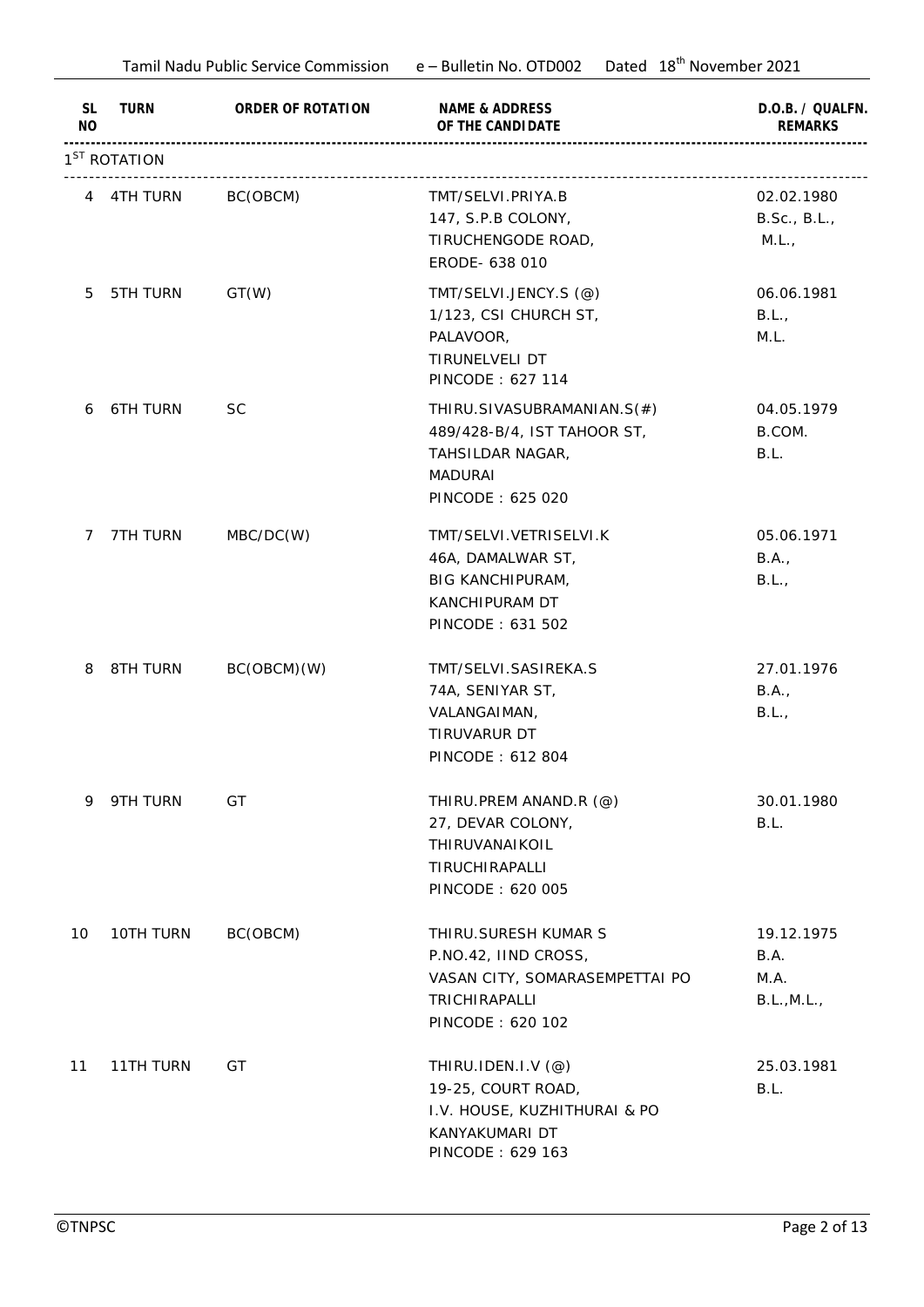|                             | Tamil Nadu Public Service Commission |                            | Dated 18 <sup>th</sup> November 2021<br>e – Bulletin No. OTD002                                                          |                                           |
|-----------------------------|--------------------------------------|----------------------------|--------------------------------------------------------------------------------------------------------------------------|-------------------------------------------|
| <b>SL</b><br>N <sub>O</sub> | TURN                                 | ORDER OF ROTATION          | NAME & ADDRESS<br>OF THE CANDI DATE                                                                                      | D.O.B. / QUALFN.<br><b>REMARKS</b>        |
|                             | 1 <sup>ST</sup> ROTATION             |                            |                                                                                                                          |                                           |
| 12                          | 12TH TURN                            | SC(W)                      | TMT/SELVI.KALA.J<br>106, ALAGIRIPURAM,<br>KURICHI,<br>TIRUNELVELI<br>PINCODE: 627 005                                    | 20.05.1981<br>B.A.,<br>B.L.,              |
| 13                          | 13TH TURN                            | MBC/DC                     | THIRU.SIVASANKARAN B.<br>9/10, SOUTH ST,<br>KALIAMMAN KOIL ST,<br>KAJAMALAI, TRICHY<br>PINCODE: 620 023                  | 04.06.1972<br>B.A.<br>B.G.L.<br>B.L.      |
| 14                          | 14TH TURN                            | BC(OBCM)                   | THIRU.SENTHILKUMAR.R.A<br>14/16, PINANGU RAMASAMY ST,<br>VIDHYA NAGAR, AMMAPET,<br><b>SALEM</b><br>PINCODE: 636 003      | 19.07.1979<br>B.L.                        |
| 15                          | 15TH TURN                            | BC(M)                      | TMT/SELVI.SHAKILA L<br>9B, PILLAIYAR KOIL ST,<br>KARUMARAPPETTAI,<br>MANJAKUPPAM, CUDDALORE DT<br>PINCODE: 607 001       | 10.09.1975<br>B.A.<br>B.L.<br>M.A., M.L., |
|                             | 16 16TH TURN                         | <b>SC</b>                  | THIRU.RAJAVELU R<br>S/O. RENGASAMY, R.O.N. APRTS,<br>'O' BLOCK, BAZAR ST,<br>MUTHARASANALLUR, TRICHY<br>PINCODE: 620 101 | 20.05.1976<br>B.COM.<br>B.L.              |
| 17                          | 17TH TURN                            | MBC/DC                     | THIRU.KARTHIKEYAN.N(#)<br>283, PERIYAR NAGAR,<br>RAJAGOPALAPURAM PO,<br>PUDUKKOTTAI DT<br>PINCODE: 622 003               | 05.04.1978<br>B.L.                        |
| 18                          | 18TH TURN                            | BC(OBCM)(W)<br><b>PSTM</b> | TMT/SELVI.VANITHA.T(\$)<br>56, NEW STREET,<br>VELIPATTINAM,<br>RAMANATHAPURAM- 623 504                                   | 13.07.1980<br>B.L., M.L.,                 |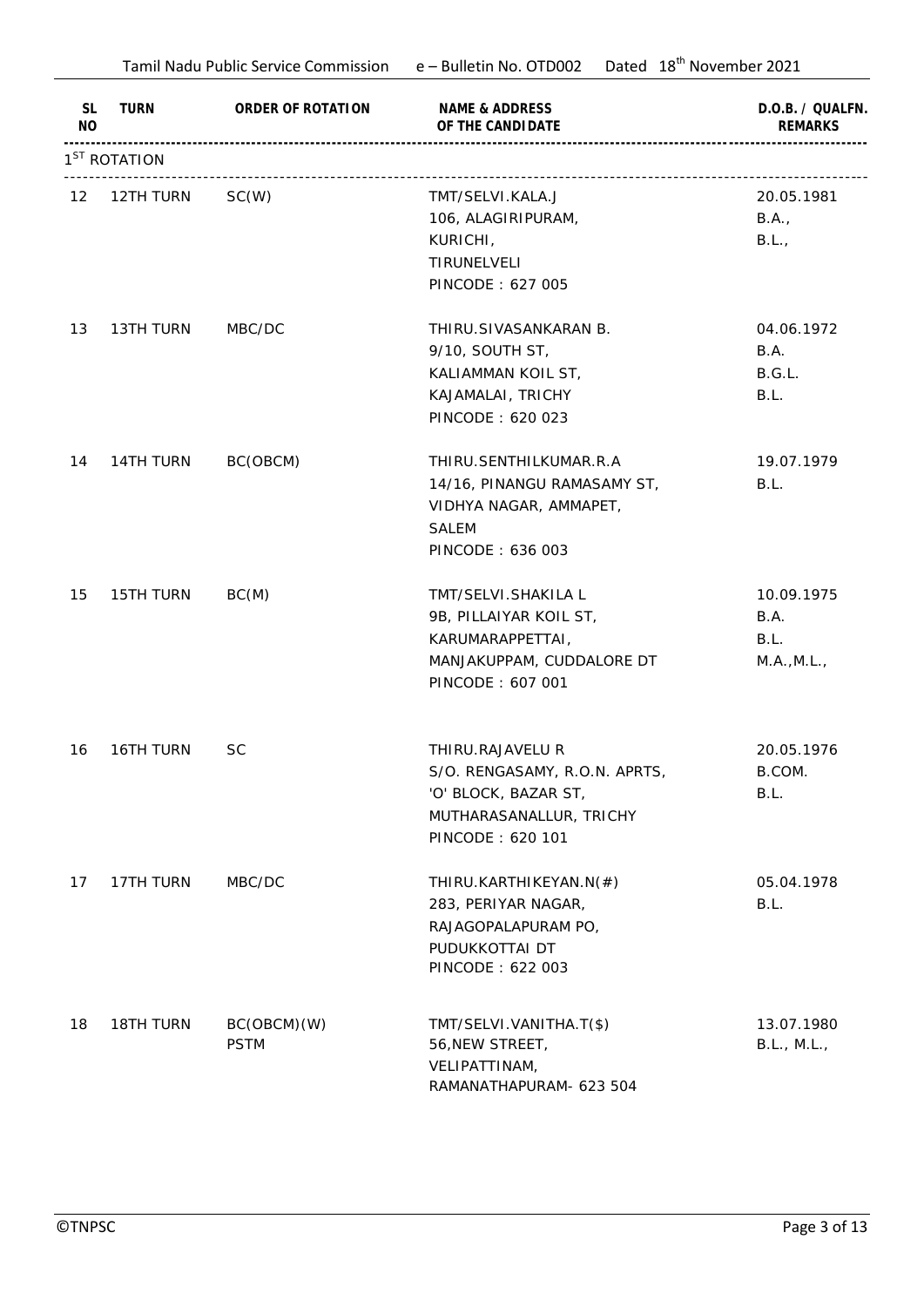|                             | Tamil Nadu Public Service Commission |                   | Dated 18 <sup>th</sup> November 2021<br>e – Bulletin No. OTD002 |                                    |
|-----------------------------|--------------------------------------|-------------------|-----------------------------------------------------------------|------------------------------------|
| <b>SL</b><br>N <sub>O</sub> | TURN                                 | ORDER OF ROTATION | NAME & ADDRESS<br>OF THE CANDI DATE                             | D.O.B. / QUALFN.<br><b>REMARKS</b> |
|                             | 1 <sup>ST</sup> ROTATION             |                   |                                                                 |                                    |
| 19                          | 19TH TURN                            | GT(W)(PSTM)       | TMT/SELVI.MYTHILI.S (@)(\$)                                     | 27.05.1976                         |
|                             |                                      |                   | W/O. EZHIL ARASU.L.                                             | B.L.,                              |
|                             |                                      |                   | P.NO.52/26C, JATTY KOLA ST,                                     |                                    |
|                             |                                      |                   | NAMAKKAL                                                        |                                    |
|                             |                                      |                   | PINCODE: 637 001                                                |                                    |
| 20                          | 20TH TURN                            | BC(OBCM)          | THIRU.PANDY.R                                                   | 25.03.1980                         |
|                             |                                      |                   | P.NO.77, MANIAASARI IRON PATRAI                                 | B.SC.                              |
|                             |                                      |                   | IST FLR, KABILAR ST, MANAGIRI                                   | B.L.,                              |
|                             |                                      |                   | SIVAGANGAI MAIN RD, MADURAI                                     |                                    |
|                             |                                      |                   | PINCODE: 625 020                                                |                                    |
| 21                          | 21ST TURN                            | GT                | THIRU.SADIQ BASHA.M (%%)                                        | 19.05.1974                         |
|                             |                                      |                   | 47, THEPPAKULA ST,                                              | B.L.                               |
|                             |                                      |                   | TIRUKOVILUR & PO,                                               |                                    |
|                             |                                      |                   | VILLUPURAM DT                                                   |                                    |
|                             |                                      |                   | PINCODE: 605 757                                                |                                    |
| 22                          | 22ND TURN                            | <b>SC</b>         | THIRU. ANANTHAN P                                               | 20.05.1965                         |
|                             |                                      |                   | D.NO. 176, MUTHUKUVIYAL                                         | B.Com.,                            |
|                             |                                      |                   | PALAYAMKOTTAI ROAD,                                             | B.L.,                              |
|                             |                                      |                   | <b>TUTICORIN - 628 003</b>                                      |                                    |
| 23                          | 23RD TURN                            | MBC/DC(W)         | TMT/SELVI.AMUTHA.V                                              | 19.06.1978                         |
|                             |                                      | (PSTM)            | 62/3, PALAYAKKARA ST,                                           | B.L.                               |
|                             |                                      |                   | AYANAVARAM,                                                     | M.L.                               |
|                             |                                      |                   | CHENNAI                                                         | M.A.                               |
|                             |                                      |                   | PINCODE: 600 023                                                |                                    |
| 24                          | 24TH TURN                            | BC(OBCM)          | TMT/SELVI.BALA REVATHY.M                                        | 30.05.1983                         |
|                             |                                      |                   | C-72, K.T.C. COLONY,                                            | B.L.                               |
|                             |                                      |                   | TIRUNELVELI                                                     | M.L.                               |
|                             |                                      |                   | PINCODE: 627 011                                                |                                    |
| 25                          | 25TH TURN                            | GT                | THIRU.MURUGAN.R (**)(#)                                         | 15.05.1975                         |
|                             |                                      |                   | 31/12, SAKTHI VINAYAGAR KOIL-                                   | B.SC.                              |
|                             |                                      |                   | ST, RAJIV GANDHI NAGAR,                                         | B.L.                               |
|                             |                                      |                   | NESAPAKKAM, CHENNAI                                             |                                    |
|                             |                                      |                   | PINCODE: 600 078                                                |                                    |
| 26                          | 26TH TURN                            | SC(W)(PSTM)       | TMT/SELVI.SUDHA V(\$)(#)                                        | 20.05.1977                         |
|                             |                                      |                   | 88, ELIZA NAGAR,                                                | B.COM.                             |
|                             |                                      |                   | SERFOJI COLLEGE PO,                                             | B.L.                               |
|                             |                                      |                   | THANJAVUR DT                                                    |                                    |
|                             |                                      |                   | PINCODE: 613 005                                                |                                    |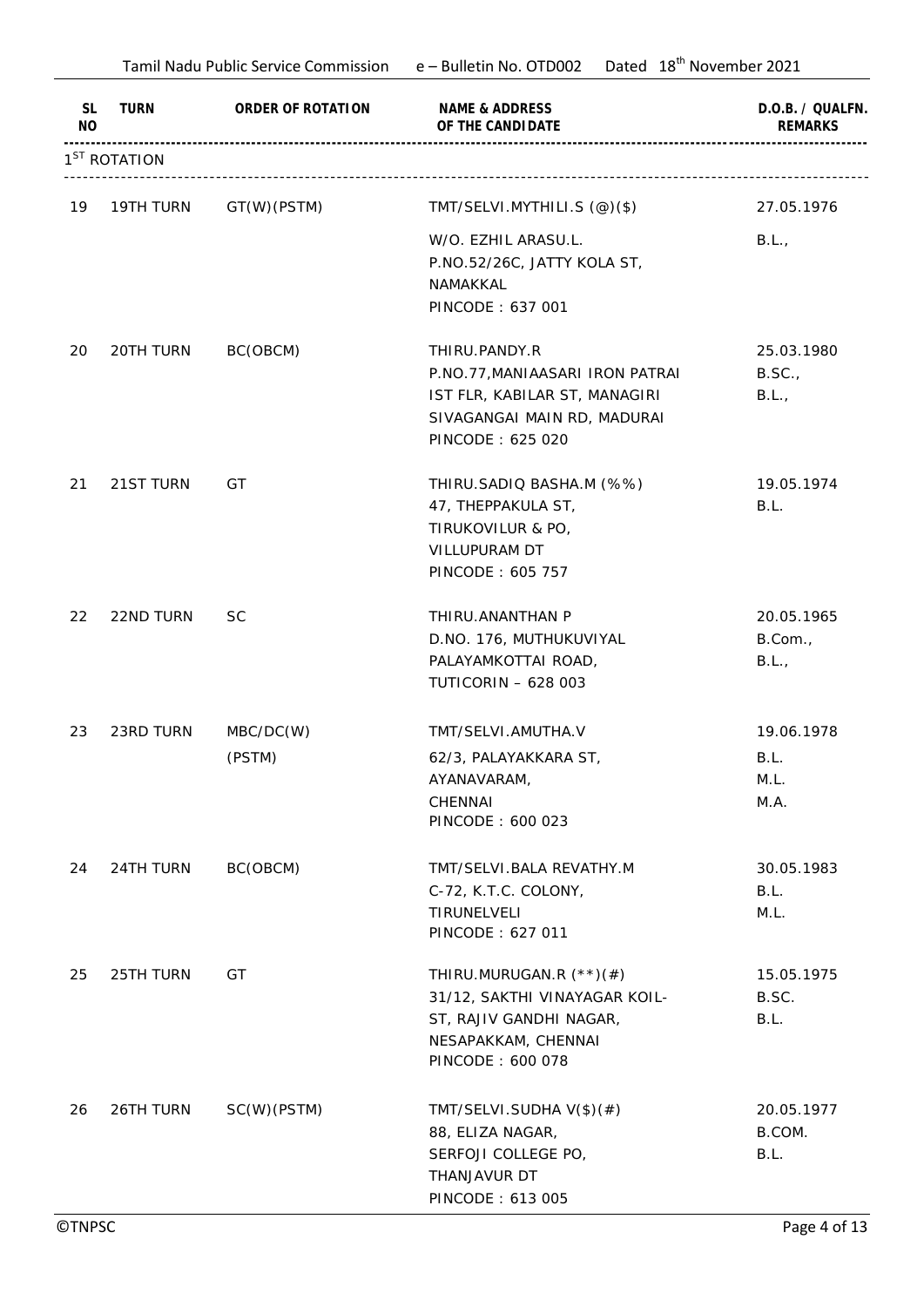|                      | Tamil Nadu Public Service Commission |                   | Dated 18 <sup>th</sup> November 2021<br>e – Bulletin No. OTD002                                                                                |                                                             |  |
|----------------------|--------------------------------------|-------------------|------------------------------------------------------------------------------------------------------------------------------------------------|-------------------------------------------------------------|--|
| SL<br>N <sub>O</sub> | TURN                                 | ORDER OF ROTATION | NAME & ADDRESS<br>OF THE CANDI DATE                                                                                                            | D.O.B. / QUALFN.<br><b>REMARKS</b>                          |  |
|                      | 1 <sup>ST</sup> ROTATION             |                   |                                                                                                                                                |                                                             |  |
| 27                   | 27TH TURN                            | GT(ORTHO)         | THIRU.VEERAMANI.J $(\mathcal{Q})(\#)$<br>3-9B, UPPUKATCHIMETTU ST,<br>ALANGUDI PO,<br>VALANGAIMAN TK, THIRUVARUR DT<br>PINCODE: 612 801        | 09.04.1980<br>B.A.,<br>B.L.,<br>ORTHO                       |  |
| 28                   | 28TH TURN                            | MBC/DC            | THIRU.MANIKANDAN.M<br>D.NO.43/52, EAST AGRAHARAM,<br>KODUMUDI,<br>ERODE DT<br>PINCODE: 638 151                                                 | 09.11.1977<br>B.L.,<br>M.L.,                                |  |
| 29                   | 29TH TURN                            | GT(W)             | TMT/SELVI.SIVASANKARI.S.E. (@)(#)<br>#2/599, BHAVANIAMMAN KOIL ST<br>KANADAPALAYAM VILL.,<br>THIRUNINRAVUR, THIRUVALLUR DT<br>PINCODE: 602 024 | 11.03.1980<br>B.L.<br>M.L.                                  |  |
| 30                   | 30TH TURN                            | BC(OBCM)(W)       | TMT/SELVI.RAGINI.V<br>C/O. N. SANTHANAM,<br>ARANVOYAL VILL., & PO,<br>TIRUVALLUR TK & DT<br>PINCODE: 603 025                                   | 25.06.1979<br>B.L.<br>M.L.                                  |  |
| 31                   | 31ST TURN                            | GT(PSTM)          | TMT/SELVI.VASUGI.S (**)(#)<br>10/24, GANGAI NAGAR,<br>IST MAIN ROAD,<br>VELACHERRY, CHENNAI                                                    | 20.09.1977<br>B.L.<br>M.L.                                  |  |
| 32                   | 32ND TURN                            | SC(A)             | PINCODE: 600 042<br>THIRU.RAJAN A.<br>D3/3, T.N.H.B, USILAMPATTY -<br>PO & TK, MADURAI DT<br>PINCODE: 625 532                                  | <b>PSTM</b><br>07.04.1977<br>B.COM.,<br>$M.$ COM.,<br>B.L., |  |
| 33                   | 33RD TURN                            | MBC/DC            | THIRU.RAMESH KUMAR.S(#)<br>31, MIDDLE ST,<br>K.PUDUKKODI, KADAYANALLUR<br>TIRUNELVELI DT<br>PINCODE: 627 751                                   | 10.05.1982<br>B.L.                                          |  |
| 34                   | 34TH TURN                            | BC(OBCM)          | THIRU. DHIRAVIYA RAJ S<br>N.NO.1, KATHER GARDEN,<br>PALAVANTHANGAL,<br>CHENNAI<br>PINCODE: 600 114                                             | 31.08.1977<br>B.L.,                                         |  |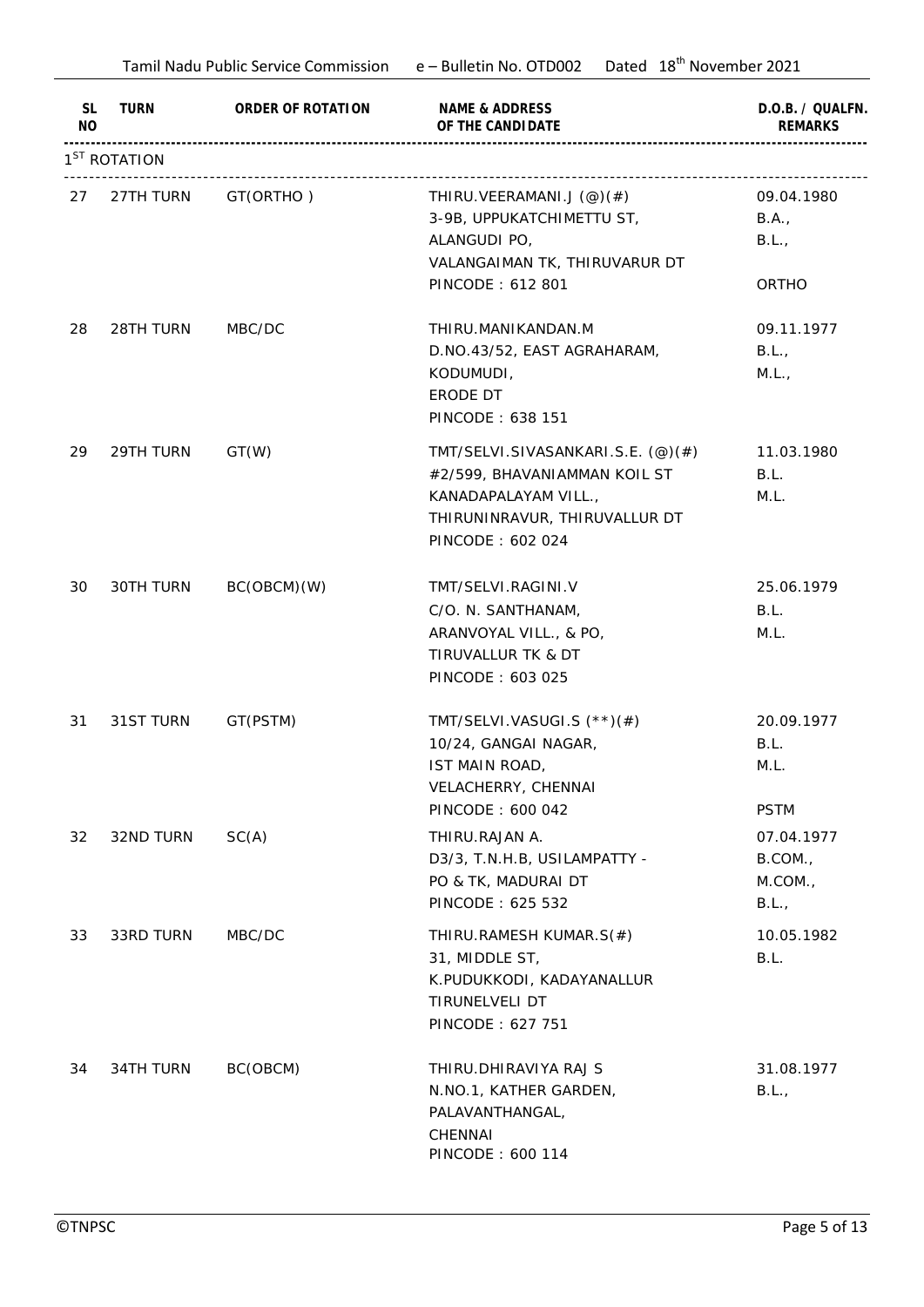|                             |                          | Tamil Nadu Public Service Commission | Dated 18 <sup>th</sup> November 2021<br>e – Bulletin No. OTD002                                                                       |                                      |  |
|-----------------------------|--------------------------|--------------------------------------|---------------------------------------------------------------------------------------------------------------------------------------|--------------------------------------|--|
| <b>SL</b><br>N <sub>O</sub> | <b>TURN</b>              | ORDER OF ROTATION                    | NAME & ADDRESS<br>OF THE CANDI DATE                                                                                                   | D.O.B. / QUALFN.<br><b>REMARKS</b>   |  |
|                             | 1 <sup>ST</sup> ROTATION |                                      |                                                                                                                                       |                                      |  |
| 35                          | 35TH TURN                | GT                                   | TMT/SELVI.HEMA MAHESWARI.R. (@)<br>1/40, KAMATCHI NAGAR,<br>IOB COLONY, BHARATHIYAR-<br>UNIVERSITY PO, COIMBATORE<br>PINCODE: 641 046 | 25.05.1982<br>B.L.                   |  |
| 36                          | 36TH TURN                | <b>SC</b>                            | THIRU. BHAGIRADHAN. S<br>B-14, ALAGESA NAGAR,<br>CHENGALPATTU,<br>KANCHEEPURAM DT<br>PINCODE: 603 001                                 | 03.11.1973<br>B.E., B.L.,<br>M.L.    |  |
| 37                          | 37TH TURN                | MBC/DC                               | THIRU.GOPI KANNAN.S<br>49/22, SELLAMUTHU NAYAKKAR STREET<br>ARIYALUR TK,<br>ARIYALUR- 621 704                                         | 24.07.1975<br>B.Sc.,<br>B.L.,        |  |
| 38                          | 38TH TURN                | BC(OBCM)(PSTM)                       | THIRU.KUMARESAN C(\$)(#)<br>9, LOORDHU NAGAR 4TH ST,<br>K.PUDUR,<br><b>MADURAI</b><br>PINCODE: 625 007                                | 29.05.1973<br>B.A.<br>B.G.L.<br>B.L. |  |
| 39                          | 39TH TURN                | GT(W)                                | TMT/SELVI.MUTHUMARI.S (@)<br>50/119, KATCHERY ROAD,<br>SANKARANKOVIL<br>PINCODE: 627 756                                              | 10.10.1978<br>B.L.                   |  |
|                             | 40TH TURN                | BC(M)(W)                             | NO CANDIDATE                                                                                                                          |                                      |  |
| 40                          | 41ST TURN                | GT                                   | THIRU.RAJA KUMAR.T (@)<br>104/31, THATCHA MOZHI ST,<br>SATHANKULAM,<br>THOOTHUKUDI DT<br>PINCODE: 628 704                             | 01.06.1979<br>B.Sc.<br>B.L.          |  |
| 41                          | 42ND TURN                | <b>SC</b>                            | THIRU.TAMILARASAN.T (#)<br>1, BALAJI MANSION,<br>BRETTES ROAD,<br><b>SALEM</b><br>PINCODE: 636 001                                    | 03.06.1977<br>B.L.,                  |  |
| 42                          | 43RD TURN                | MBC/DC(W)                            | TMT/SELVI.JAYANTHI P<br>ADVOCATE, V.N.P. THOTTAM,<br>GOVT.PRESS COLONY,<br>COIMBATORE<br>PINCODE: 641 019                             | 17.05.1968<br>B.L.,                  |  |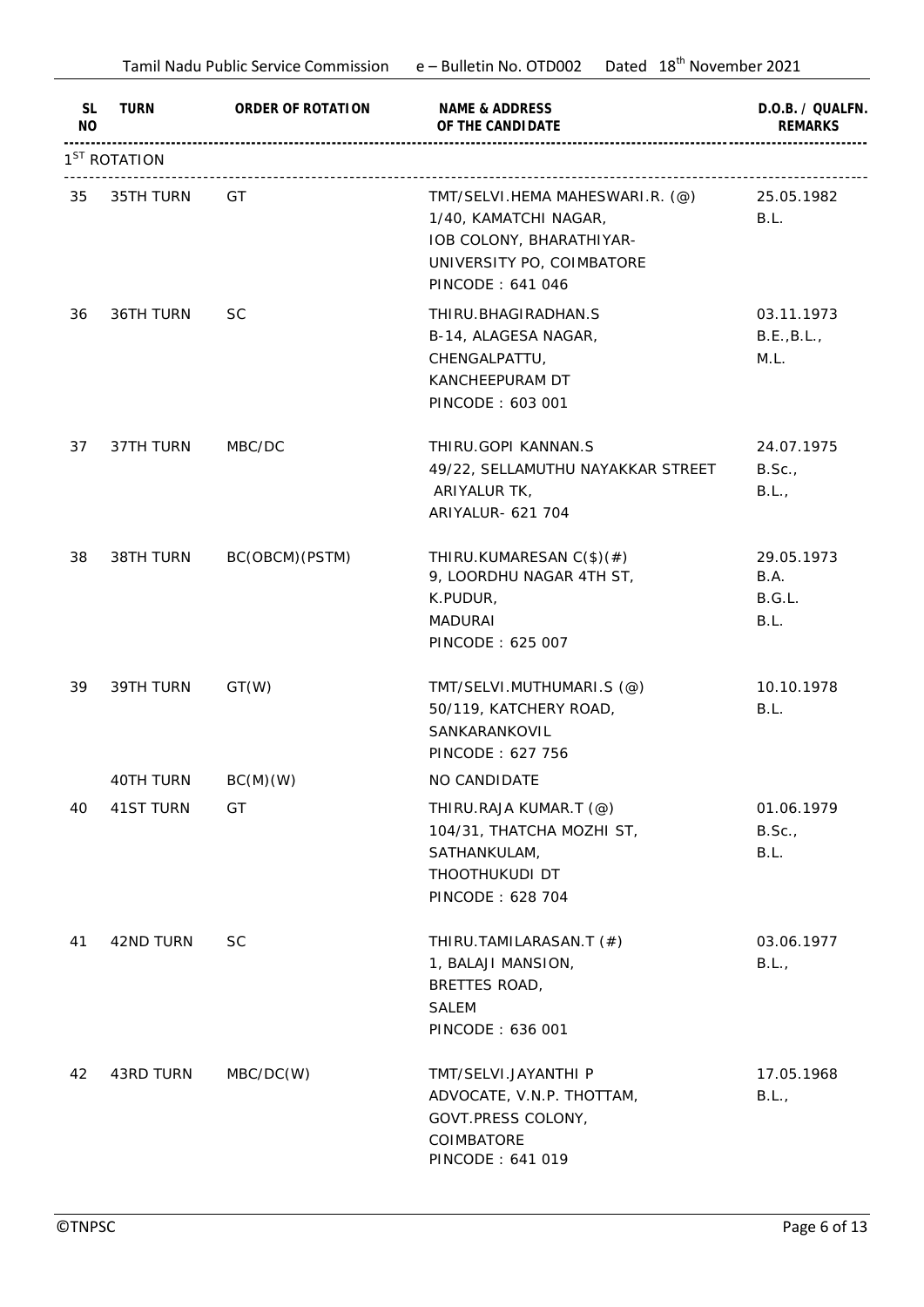|                      | Tamil Nadu Public Service Commission e - Bulletin No. OTD002 |                   | Dated 18 <sup>th</sup> November 2021                                                                                                                                 |                                               |
|----------------------|--------------------------------------------------------------|-------------------|----------------------------------------------------------------------------------------------------------------------------------------------------------------------|-----------------------------------------------|
| SL<br>N <sub>O</sub> | TURN                                                         | ORDER OF ROTATION | NAME & ADDRESS<br>OF THE CANDI DATE                                                                                                                                  | D.O.B. / QUALFN.<br><b>REMARKS</b>            |
|                      | 1 <sup>ST</sup> ROTATION                                     |                   |                                                                                                                                                                      |                                               |
|                      | 43 44TH TURN BC(OBCM)                                        |                   | THIRU.HERCULES J.R<br>3/53A2 BHARATHI ILLAM,<br>INDIRA NAGAR, PUDUKOTTAI POST<br>THOOTHUKUDI<br>PINCODE: 628 103                                                     | 04.07.1977<br>B.SC.<br>B.L.                   |
| 44                   | <b>45TH TURN</b>                                             | GT                | TMT/SELVI.RATHA.B (@)<br>1/71, KUDI ST,<br>SIVANAKKENPATTI,<br>PALAYAPALAYAM PO, NAMAKKAL DT<br>PINCODE: 637 405                                                     | 06.06.1979<br>B.L.,                           |
| 45                   | 46TH TURN                                                    | MBC/DC(PSTM)      | THIRU.SARAVANAN.S. $(\$)(\#)$<br>419, DEVAYANI ILLAM,<br>KAMMANGUDI,<br>VADAGUDI PO, NANNILAM<br>PINCODE: 610 105                                                    | 25.05.1979<br>B.L.                            |
| 46                   | 47TH TURN                                                    | BC(OBCM)(W)       | TMT/SELVI.GEETHA.R<br>18/2, POOKKARA LANE,<br>AMARAVATHY ILLAM,<br>SOUTH VELI ST, MADURAI<br>PINCODE: 625 001                                                        | 17.06.1980<br>B.L.,                           |
| 47                   | 48TH TURN                                                    | GT(W)(PSTM)       | TMT/SELVI.MUTHU VALLI G $(\mathcal{Q})(\$)(\#)$<br>1, E.M.G. NAGAR IIND ST,<br><b>IIIRD CROSS (LAKSHMI ILLAM-</b><br>IST FLOOR) K.PUDUR, MADURAI<br>PINCODE: 625 007 | 17.04.1972<br>B.SC.<br>B.G.L.,<br>B.L., M.L., |
| 48                   | 49TH TURN                                                    | BC(OBCM)          | THIRU.DHANASEKARAN.K.<br>NAGAMMAL BHAVANAM<br>D.NO.26, SUYARAJIYAPURAM,<br>2ND MAIN ROAD, SELLUR, MADURAI<br>PINCODE: 625 002                                        | 22.02.1975<br>B.A.<br>B.L.                    |
| 49                   | 50TH TURN                                                    | ST                | TMT/SELVI.NIRMALA.V (#)<br>10/A, N.NO.23, K.C. GARDEN<br>3RD ST, PERAVALLORE,<br>CHENNAI<br>PINCODE: 600 082                                                         | 06.08.1977<br>B.L.,                           |
| 50                   | 51ST TURN                                                    | GT                | TMT/SELVI.SANGEETHAPRIYA.S. (@)<br>20/58, SOUTH STREET,<br>PASUPATHIPALAYAM<br><b>KARUR</b><br>PINCODE: 639 004                                                      | 25.05.1977<br>B.A.<br>B.L.                    |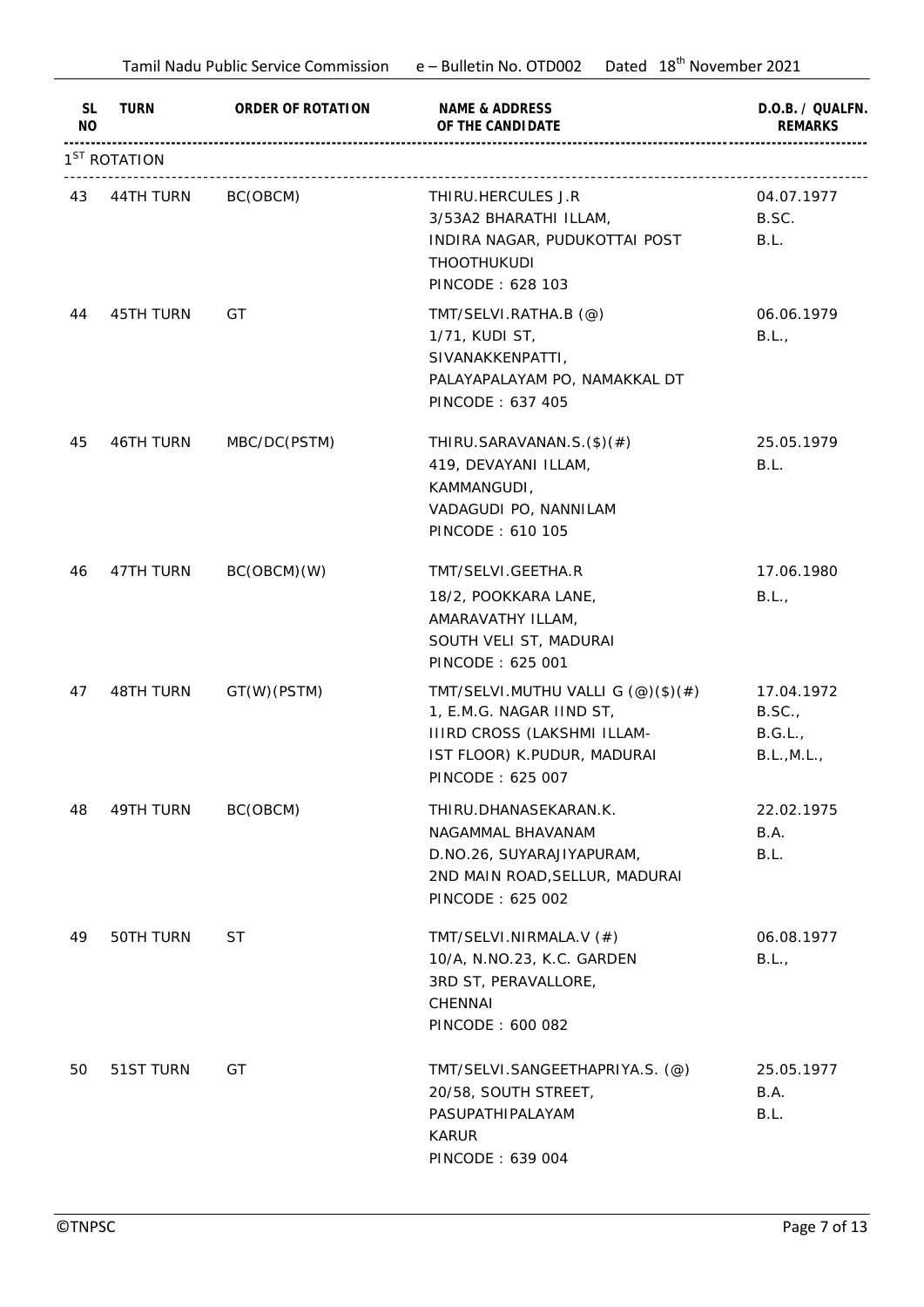|                      | Tamil Nadu Public Service Commission e - Bulletin No. OTD002 |                   | Dated 18 <sup>th</sup> November 2021                                                                                                             |                                    |  |
|----------------------|--------------------------------------------------------------|-------------------|--------------------------------------------------------------------------------------------------------------------------------------------------|------------------------------------|--|
| SL<br>N <sub>O</sub> | TURN                                                         | ORDER OF ROTATION | NAME & ADDRESS<br>OF THE CANDI DATE                                                                                                              | D.O.B. / QUALFN.<br><b>REMARKS</b> |  |
|                      | 1 <sup>ST</sup> ROTATION                                     |                   |                                                                                                                                                  |                                    |  |
| 51                   | 52ND TURN                                                    | SC(W)             | TMT/SELVI.VARALAKSHMI.M.S(#)<br>29/42, SAIVA MUTHIAH ST,<br>MUTHIALPET,<br>CHENNAI<br>PINCODE: 600 001                                           | 03.12.1979<br>B.L.,                |  |
| 52                   | 53RD TURN                                                    | MBC/DC            | THIRU.MUTHURAMAN.S<br>P.NO.119, 3RD MAIN ROAD,<br>3RD CROSS ST, KANCHI KAMATCHI-<br>NAGAR, K.T.C.NAGAR, TIRUNELVELI<br>PINCODE: 627 011          | 13.01.1981<br>B.L.,                |  |
| 53                   | 54TH TURN                                                    | BC(OBCM)          | THIRU.PRASANNA VENKATESH.K<br>P.NO.271, VASAN NAGAR,<br>8TH CROSS, VAYALUR ROAD,<br>TIRUCHIRAPPALI<br>PINCODE: 620 102                           | 12.02.1976<br>B.A.<br>B.L.         |  |
| 54                   | 55TH TURN                                                    | GT                | THIRU.SAMPATH KUMAR.M (@)<br>14TH WARD, NADAR ST,<br>VADUGAPATTY PO, PERIYAKULAM TK<br>THENI DT<br>PINCODE: 625 603                              | 10.09.1977<br>B.B.A.<br>B.L.       |  |
| 55                   | 56TH TURN                                                    | <b>SC</b>         | THIRU.MURUGESAN.P<br>D.NO.2/149, AMMAN KOIL STREET<br>PARKITMA NAGAR POST<br>THIRUMALAI-KOLUNTHUPURAM,<br>PALAYAMKOTTAI TK,<br>PINCODE: 627 351. | 03.06.1976<br>B.Sc.<br>B.L.,       |  |
| 56                   | 57TH TURN                                                    | MBC/DC(W)         | TMT/SELVI.LAKSHMI B<br>13, KARUNEEGAR STREET,<br>OPPOSITE TO ROYAL BOOK CENTRE<br>ADAMBAKKAM<br>PINCODE: 600 088                                 | 07.12.1979<br>B.A., B.L.,<br>M.L., |  |
| 57                   | 58TH TURN                                                    | BC(OBCM)(W)(PSTM) | TMT/SELVI.KANIMOZHI.K(\$)<br>25/2427, POOKKARA IIIRD-<br>VASDHA ST,<br>THANJAVUR<br>PINCODE: 613 001                                             | 03.02.1978<br>B.L.,                |  |
| 58                   | 59TH TURN                                                    | GT                | TMT/SELVI.TEENA R (@)<br><b>3 PANCHAYAT BUILDING</b><br><b>NEAR COURT</b><br>UTHANGARAI PO, KRISHNAGIRI DT<br>PINCODE: 635 207                   | 26.09.1981<br>B.L.,<br>M.L.,       |  |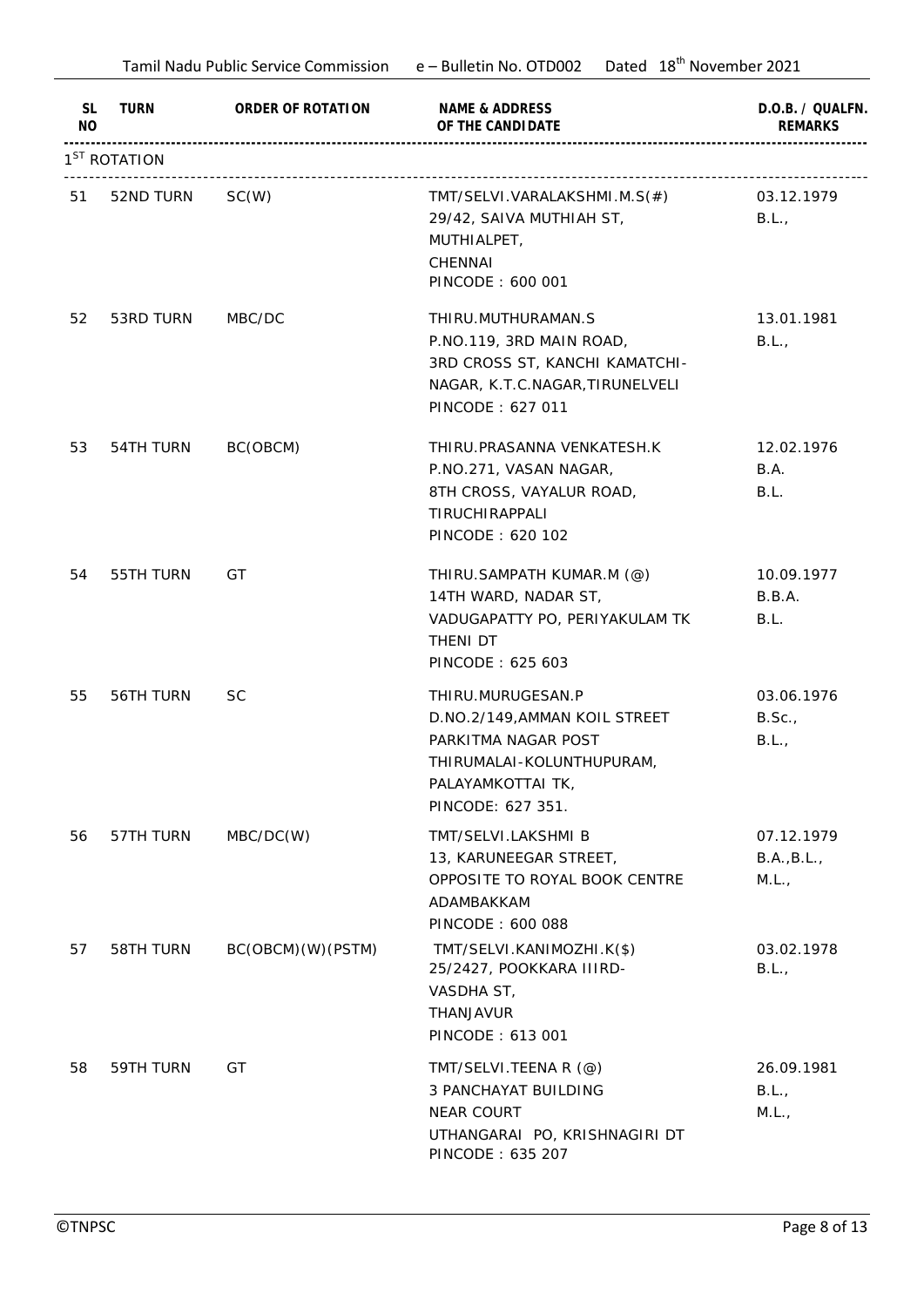|                        | Tamil Nadu Public Service Commission e - Bulletin No. OTD002 |                   | Dated 18 <sup>th</sup> November 2021                                                                                                                                     |                                       |
|------------------------|--------------------------------------------------------------|-------------------|--------------------------------------------------------------------------------------------------------------------------------------------------------------------------|---------------------------------------|
| <b>SL</b><br><b>NO</b> | TURN                                                         | ORDER OF ROTATION | NAME & ADDRESS<br>OF THE CANDI DATE                                                                                                                                      | D.O.B. / QUALFN.<br><b>REMARKS</b>    |
|                        | 1 <sup>ST</sup> ROTATION                                     |                   |                                                                                                                                                                          |                                       |
| 59                     | 60TH TURN                                                    | BC(OBCM)          | TMT/SELVI.TAMILARASI BABU<br>E-88, 13TH WEST ST,<br>KAMARAJ NAGAR,<br>THIRUVANMIYUR, CHENNAI<br>PINCODE: 600 041                                                         | 12.10.1977<br>B.L.                    |
| 60                     | <b>61ST TURN</b>                                             | GT(W)             | TMT/SELVI.ANITHA ANAND $(\textcircled{e})(\textcircled{f})$<br>2/14B, SOUTH KRISHNAN ST,<br>NR. OLD RAILWAY STATION,<br>BIG KANCHIPURAM, KANCHIPURAM<br>PINCODE: 631 502 | 11.07.1975<br>B.A.<br>B.L.            |
| 61                     | 62ND TURN                                                    | SC(PSTM)          | THIRU.MUNIANDI P M (\$)<br>1/184, MATHAKOIL NORTH ST,<br>R.R. NAGAR PO,<br>VIRUDHUNAGAR DT<br>PINCODE: 626 204                                                           | 08.02.1970<br>B.L.                    |
| 62                     | 63RD TURN                                                    | MBC/DC            | THIRU.SIVAKUMAR C.<br>H-II-2, RAILWAY STATION ROAD,<br>PARK TOWN,<br>PUDUKKOTTAI<br>PINCODE: 622 003                                                                     | 04.05.1978<br>B.L.                    |
| 63                     | 64TH TURN                                                    | BC(OBCM)(ORTHO)   | THIRU.VENKATESAN.S (#)<br>1F, THIRUVALLUVAR ST,<br>M.E.S. ROAD, MOTHILAL NAGAR,<br>EAST TAMBARAM, CHENNAI<br>PINCODE: 600 059                                            | 09.10.1976<br>B.L.,<br>M.L.,<br>ORTHO |
| 64                     | 65TH TURN                                                    | GT(PSTM)          | THIRU.BHARANEENDHAR.S (@)(\$)<br>91, SANTHAI BAZAAR,<br>SURANDAI,<br>V.K.PUDHUR TK, TIRUNELVELI DT<br>PINCODE: 627 859                                                   | 25.07.1968<br>B.A.,<br>L.L.B.,        |
| 65                     | 66TH TURN                                                    | SC(A)             | THIRU.THANGARAJ.S<br>D.NO.174, UNJAPALAYAM,<br>BOOTHAPADI PO, BHAVANI TK,<br>ERODE DT<br>PINCODE: 638 311                                                                | 13.05.1982<br>B.L.,<br>M.A.,          |
| 66                     | 67TH TURN                                                    | MBC/DC            | THIRU.BALACHANDAR.M<br>S/O. MUTHU SAMY,<br>VIRUDHASAMPATTI PO,<br>METTUR TK, SALEM DT<br>PINCODE: 636 453                                                                | 15.07.1973<br>B.A., B.L.              |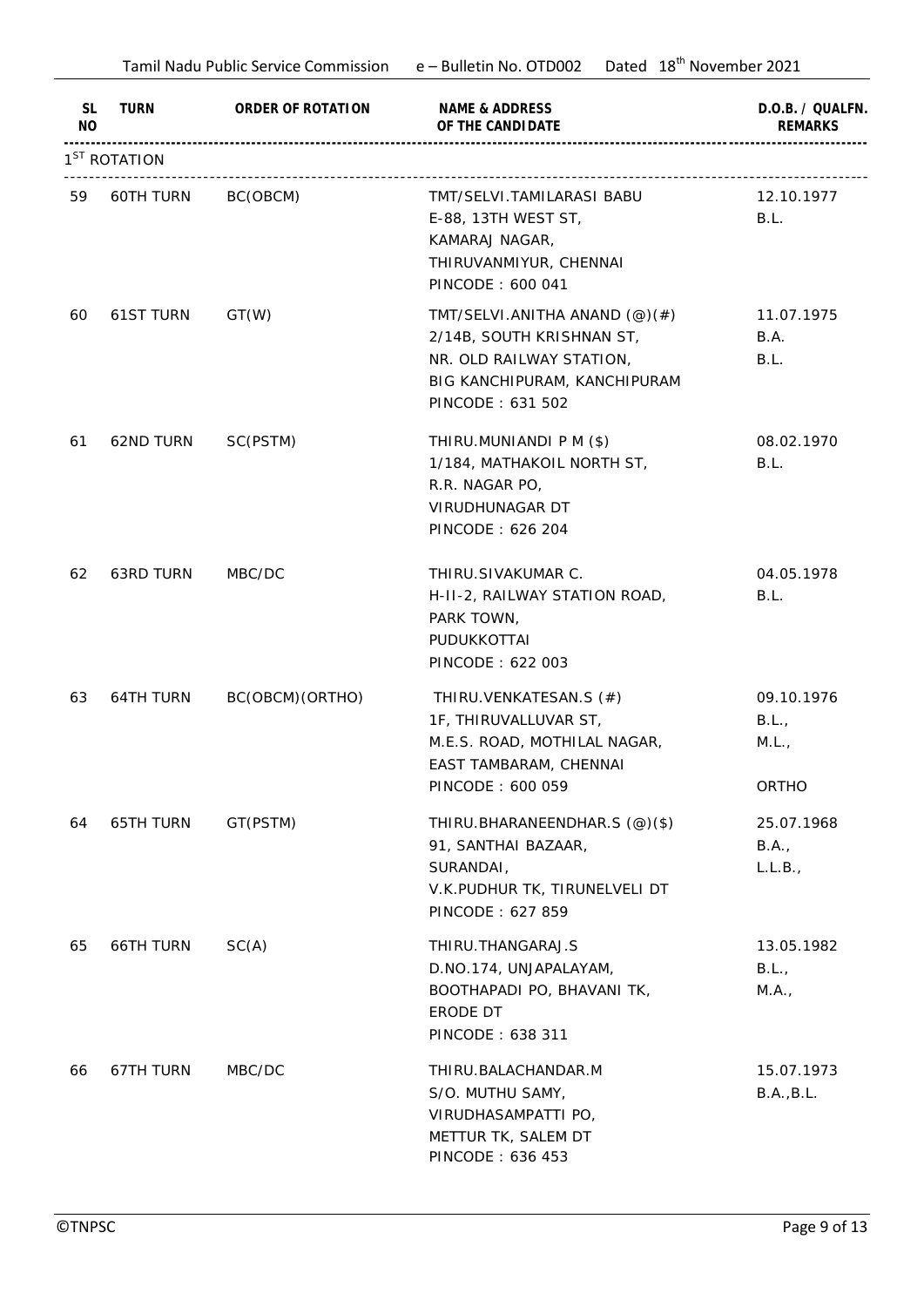|                      |                          |                   | Dated 18 <sup>th</sup> November 2021<br>Tamil Nadu Public Service Commission e - Bulletin No. OTD002                                          |                                                       |  |
|----------------------|--------------------------|-------------------|-----------------------------------------------------------------------------------------------------------------------------------------------|-------------------------------------------------------|--|
| SL<br>N <sub>O</sub> | TURN                     | ORDER OF ROTATION | NAME & ADDRESS<br>OF THE CANDI DATE                                                                                                           | D.O.B. / QUALFN.<br><b>REMARKS</b>                    |  |
|                      | 1 <sup>ST</sup> ROTATION |                   |                                                                                                                                               |                                                       |  |
| 67                   | 68TH TURN                | BC(OBCM)(W)       | TMT/SELVI.SUNDARI.V (#)<br>638-C, K.K. NAGAR MAIN ROAD,<br>K.K. NAGAR,<br><b>MADURAI</b><br>PINCODE: 625 020                                  | 30.12.1979<br>B.L.                                    |  |
| 68                   | 69TH TURN                | GT                | THIRU.ARUN PANDIAN S (**)<br>76, EAST SANNATHI ST,<br>SRIVAIKUNTAM,<br>THOOTHUKUDI DT<br>PINCODE: 628 601                                     | 05.06.1974<br>B.L.,                                   |  |
| 69                   | 70TH TURN                | BC(OBCM)          | TMT/SELVI.SANGEETHA SEKAR.R(#)<br>31/12, SAKTHI VINAYAGAR KOIL-<br>ST, RAJIV GANDHI NAGAR,<br>NESAPAKKAM, CHENNAI<br>PINCODE: 600 078         | 08.06.1982<br>B.A.<br>B.L.                            |  |
| 70                   | 71ST TURN                | GT(W)             | TMT/SELVI.DEEPA.R (@)<br>2/1, SENGALIAPPAN NAGAR,<br>CHERAN MA NAGAR NR.<br>VIALNKURICHI, COIMBATORE<br>PINCODE: 641 035                      | 22.04.1976<br>B.SC.<br>B.L.                           |  |
| 71                   | 72ND TURN                | <b>SC</b>         | TMT/SELVI.VIMALA.S<br>20/62, IIIRD AVENUE SUNDAR -<br>NAGAR, GUINDY,<br>CHENNAI<br>PINCODE: 600 032                                           | 03.06.1975<br>B.L.<br>ORTHO                           |  |
| 72                   | 73RD TURN                | MBC/DC(W)(PSTM)   | TMT/SELVI.THANGAMANI S (\$)<br>W/O.SENTHIL KUMAR, EDAYA-<br>KURICHY VILL&PO, A.V.K. VIA,<br>UDAYARPALAYAM TK, ARIYALUR DT<br>PINCODE: 621 719 | 12.01.1977<br>B.L.                                    |  |
| 73                   | 74TH TURN                | BC(OBCM)(PSTM)    | TMT/SELVI.JENITHA.J(\$)<br>2/29, SCHOOL ST,<br>MEIGNANAPURAM,<br>THOOTHUKUDI DT<br>PINCODE: 628 210                                           | 20.05.1982<br>B.A., B.L.<br><b>DIPLOMA</b><br>PG DIP. |  |
| 74                   | 75TH TURN                | GT                | THIRU. AKBAR RAJA.M(%%)<br>21, VETRILAIKARA STREET,<br>SIGIL RAJA VEETHI,<br>RAMANATHAPURAM & Dt - 623 501                                    | 09.09.1971<br>B.A.,<br>B.L.,                          |  |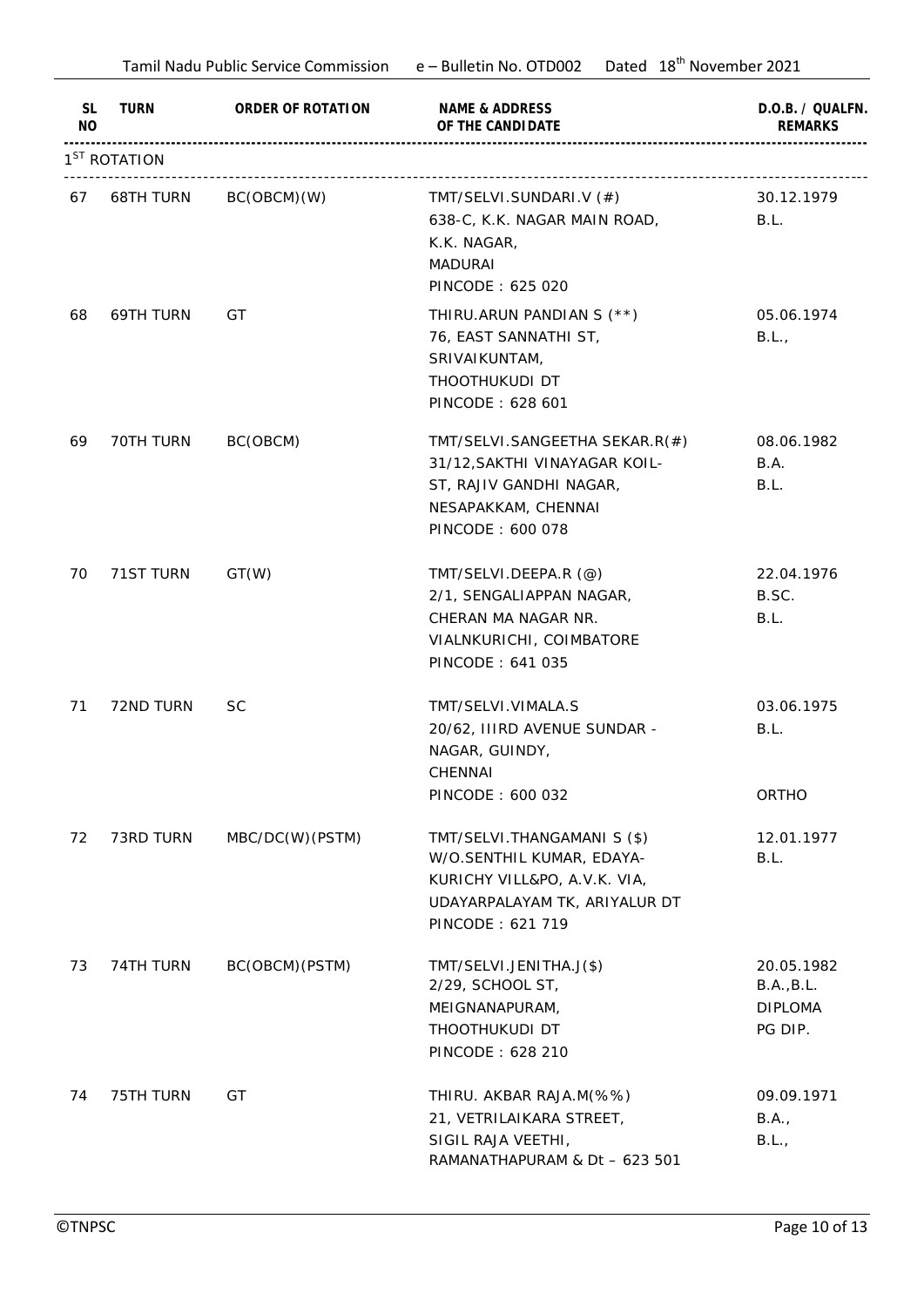|                                                                 |                          |                                                                                                                                                                                                                                                                                        | Tamil Nadu Public Service Commission e - Bulletin No. OTD002 Dated 18th November 2021                                                                                                                                                                                                                                                     |                                       |
|-----------------------------------------------------------------|--------------------------|----------------------------------------------------------------------------------------------------------------------------------------------------------------------------------------------------------------------------------------------------------------------------------------|-------------------------------------------------------------------------------------------------------------------------------------------------------------------------------------------------------------------------------------------------------------------------------------------------------------------------------------------|---------------------------------------|
| SL<br>NO                                                        | TURN                     | ORDER OF ROTATION                                                                                                                                                                                                                                                                      | NAME & ADDRESS<br>OF THE CANDI DATE                                                                                                                                                                                                                                                                                                       | D.O.B. / QUALFN.<br><b>REMARKS</b>    |
|                                                                 | 1 <sup>ST</sup> ROTATION |                                                                                                                                                                                                                                                                                        |                                                                                                                                                                                                                                                                                                                                           |                                       |
| 75                                                              | 76TH TURN                | SC(W)                                                                                                                                                                                                                                                                                  | TMT/SELVI.RAMANI.B (#)<br>224, THAMARAIKULAM ST,<br>KONAVATTAM VILL.&PO,<br><b>VELLORE DT</b><br>PINCODE: 632 013                                                                                                                                                                                                                         | 30.05.1975<br>B.COM.<br>L.L.B./B.L    |
| 76                                                              | 77TH TURN                | MBC/DC                                                                                                                                                                                                                                                                                 | TMT/SELVI.NARPATHAM.E $(\#)$<br>168, T.N.A.U. NAGAR,<br>RAJAKAMBIRAM, THIRUMOHUR ROAD,<br>Y.OTHAKADAI, MADURAI<br>PINCODE: 625 107                                                                                                                                                                                                        | 02.06.1981<br>B.L.,<br>M.A.,<br>M.L., |
| 77                                                              | 78TH TURN                | BC(M)                                                                                                                                                                                                                                                                                  | TMT/SELVI.MUMTAJ K<br>PLOT NO.643, KARPAGA NAGAR<br>9TH ST, K.PUDUR,<br><b>MADURAI</b><br>PINCODE: 625 007                                                                                                                                                                                                                                | 22.09.1975<br>B.L.<br>M.L.            |
| 78                                                              | 79TH TURN                | GT                                                                                                                                                                                                                                                                                     | TMT/SELVI.SUDHA.A $(**)$ (#)<br>2/85, RAJA RAJA CHOLAN NAGAR<br>SRINIVASAPURAM,<br>THANJAVUR<br>PINCODE: 613 009                                                                                                                                                                                                                          | 26.05.1978<br>B.L.,                   |
| 79                                                              | 80TH TURN                | BC(OBCM)                                                                                                                                                                                                                                                                               | TMT/SELVI.BHARATH RATHNA.M<br>3/1550, PERIYA PERUMAL GOUNDER-<br>ST, NEW COLONY, NR. RAILWAY GATE<br>VENNAMPATTI, DHARMAPURI<br>PINCODE: 636 701                                                                                                                                                                                          | 18.05.1979<br>LL.B.,                  |
| 80                                                              | 81ST TURN                | GT(W)(PSTM)                                                                                                                                                                                                                                                                            | TMT/SELVI.JUDE ANGELO S (**)(\$)<br>5D/86, AMUTHANAGAR II ST,<br><b>THOOTHUKUDI</b><br>PINCODE: 626 008                                                                                                                                                                                                                                   | 29.09.1980<br>L.L.B.                  |
| 81                                                              | 82ND TURN                | <b>SC</b>                                                                                                                                                                                                                                                                              | TMT/SELVI.VISHALATCHI.P<br>W/O.S.KAMARAJ,<br>PO 18, MALLIGAIPURAM,<br>TENNUR,<br>TRICHY- 620 017                                                                                                                                                                                                                                          | 01.06.1979<br>B.A.,<br>B.L.,          |
| $^{(+)}$<br>$(\circledcirc)$<br>$(**)$<br>$($ \$)<br>CHENNAI-5. |                          | PROVISIONALLY SELECTED SUBJECT TO ACCEPTANCE OF COMMUNITY CLAIM<br>(%%) BACKWARD CLASS (MUSLIM) CANDIDATE SELECTED AGAINST GENERAL TURN<br>NON-PSTM CANDIDATE SELECTED AGAINST PSTM TURN<br>CLASS/DENOTIFIED COMMUNITY DEAF TURN<br>OFFICE OF THE TAMIL NADU PUBLIC SERVICE COMMISSION | BACKWARD CLASS (OTHER THAN BC-MUSLIM) CANDIDATE SELECTED AGAINST GENERAL TURN<br>MOST BACKWARD CLASS/DENOTIFIED COMMUNITY CANDIDATE SELECTED AGAINST GENERAL TURN<br>(##) MOST BACKWARD CLASS/DENOTIFIED COMMUNITY ORTHO CANDIDATE SELECTED AGAINST TURN ALLOTTED TO MOST BACKWARD<br>THIRU.T.UDHAYACHANDRAN, I.A.S.,<br><b>SECRETARY</b> |                                       |

C.No.7411/OTD-A2/2010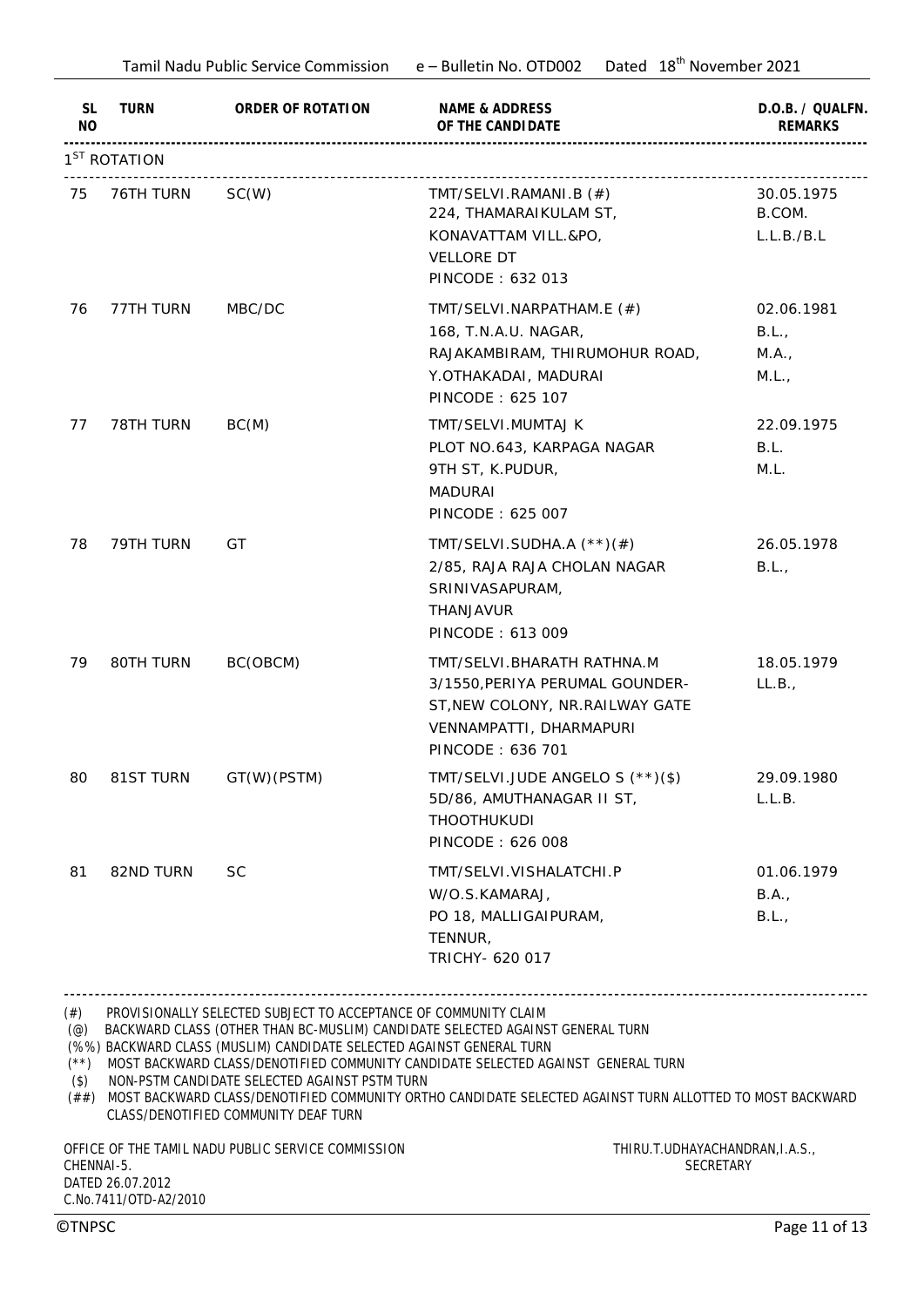## **SUPPLEMENTAL LIST OF CANDIDATES SELECTED PROVISIONALLY FOR APPOINTMENT BY DIRECT RECRUITMENT TO THE POST OF ASSISTANT PUBLIC PROSECUTOR, GRADE-II IN THE TAMIL NADU GENERAL SERVICE, 2009-2010 ARRANGED IN THE ORDER IN WHICH APPOINTMENTS SHOULD BE MADE**

| SL.NO | CATEGORY    | COMMUNAL NAME AND ADDRESS<br>OF THE CANDI DATE                                                                                   | D.O.B./<br><b>QUALIFICATION</b>                       |
|-------|-------------|----------------------------------------------------------------------------------------------------------------------------------|-------------------------------------------------------|
| 81 A1 | SC          | THIRU.SHANMUGARAJA.S<br>1/550, AYYANAR NAGAR,<br>M.I.E.T. GUNDUR,<br>TRICHY,<br>PINCODE: 620 007.                                | 09/07/1975<br>B.L.<br>(TAXATION)                      |
| 81 A2 | GT          | THIRU.SANTHANAKUMAR.S(*)<br>55, SAKTHI ILLAM,<br>KARUNANITHI NAGAR,<br>SOWRIPALAYAM,<br>COIMBATORE,<br>PINCODE: 641 028.         | 30/04/1976<br>B.SC., (CHEMISTRY)<br>B.L., (INSURANCE) |
| 81 A3 | BC(M)       | NO CANDIDATE                                                                                                                     |                                                       |
| 81 A4 | <b>SC</b>   | THIRU.VASAN.S.S<br>513-2/1, KARUPPAYEE KOVIL STREET,<br>KARUR TALUK AND DIST,<br>PINCODE: 639 001.                               | 01/06/1980<br>B.SC., (INDUSTRIAL)<br>B.L.,            |
| 81 A5 | GT          | THIRU.PANNEERSELVAM.L.(*)<br>28, SHANKAR STREET,<br>BHARATHIPURAM,<br>CHROMPET, CHENNAI.<br>PINCODE: 600 044.                    | 28/11/1974<br>B.L.                                    |
| 81 A6 | MBC/DC      | THIRU.SELVARAJ.P<br>20, MAIN ROAD,<br>RAMASAMY NAGAR,<br>PORUR, CHENNAI.<br>PINCODE: 600 116                                     | 09/05/1974<br>B.L.                                    |
| 81 A7 | GT          | THIRU.SELVARAJ.V.(*)<br>H-II-2, RAILWAY STATION ROAD,<br>PARK TOWN,<br><b>PUDUKKOTTAI</b><br>PINCODE: 622 003.                   | 26/10/1978<br>B.L                                     |
| 81 A8 | BC(OBCM)(W) | TMT/SELVI.RAMESWARI.N<br>11/59, NORTH STREET,<br>VEERCHOLAN POST,<br>TIRUCHULI TALUK,<br>VIRUDHUNAGAR DIST.<br>PINCODE: 626 612. | 10/06/1979<br>B.L<br>M.L                              |
| 81 A9 | SC(W)       | TMT/SELVI.SUMATHI.P<br>B/2, A/2, MERCORY STREET,<br>BLOCK-27, NEYVELI TOWNSHIP,<br>CUDDALORE DISTRICT.<br>PINCODE: 607 803.      | 18/08/1972<br><b>B.SC(MATHS)</b><br>B.L               |

-------------------------------------------------------------------------------------------------------------------------------